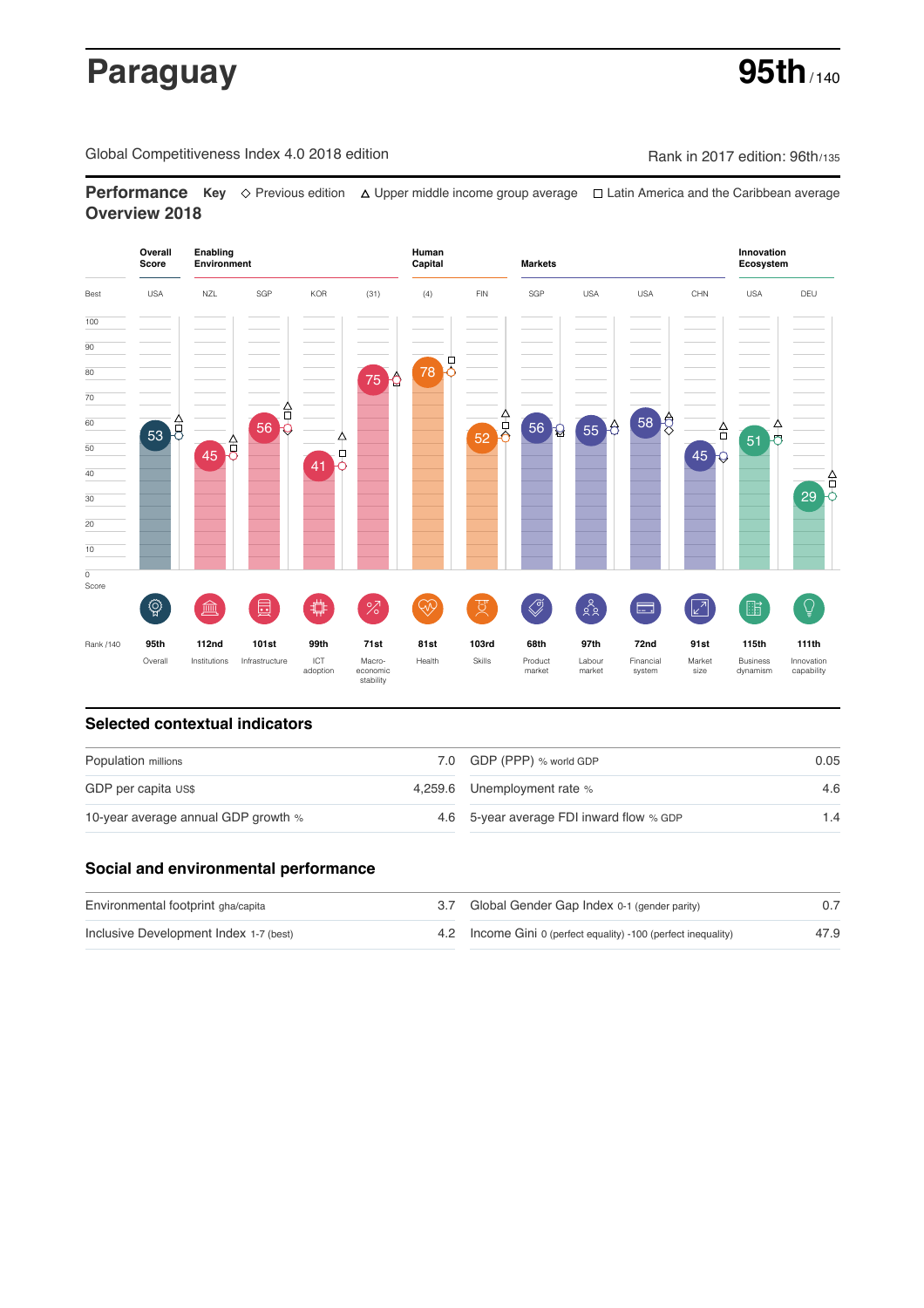# **Paraguay 95th**/140

| <b>Index Component</b>                                                   | Value                    | Score *          | Rank/140 | <b>Best Performer</b>       |
|--------------------------------------------------------------------------|--------------------------|------------------|----------|-----------------------------|
| 寙<br>Pillar 1: Institutions 0-100 (best)                                 | Ĭ.                       | 45.3 ↑           | 112      | <b>New Zealand</b>          |
| 1.01 Organized crime 1-7 (best)                                          | 4.4                      | 56.8 ↑           | 95       | Finland                     |
| 1.02 Homicide rate /100,000 pop.                                         | 9.3                      | $70.2 =$         | 112      | Multiple (9)                |
| 1.03 Terrorism incidence 0 (very high) -100 (no incidence)               | 98.9                     | 98.9 ↑           | 92       | Multiple (24)               |
| 1.04 Reliability of police services 1-7 (best)                           | 2.8                      | 29.3 ↑           | 130      | Finland                     |
| 1.05 Social capital 0-100 (high)                                         | 48.5                     | 48.5 ↓           | 88       | Australia                   |
| 1.06 Budget transparency 0-100 (best)                                    | 84.6                     | $84.6 =$         | 14       | Multiple (2)                |
| 1.07 Judicial independence 1-7 (best)                                    | 1.9                      | 14.9 $\sqrt{ }$  | 136      | Finland                     |
| 1.08 Efficiency of legal framework in challenging regulations 1-7 (best) | 2.8                      | 29.3 ↑           | 106      | Finland                     |
| 1.09 Freedom of the press 0-100 (worst)                                  | 32.3                     | 67.7 ↑           | 88       | Norway                      |
| 1.10 Burden of government regulation 1-7 (best)                          | 3.4                      | 40.4 $\uparrow$  | 70       | Singapore                   |
| 1.11 Efficiency of legal framework in settling disputes 1-7 (best)       | 2.2                      | 19.5 $\sqrt{ }$  | 135      | Singapore                   |
| 1.12 E-Participation Index 0-1 (best)                                    | 0.57                     | 57.3 ↓           | 95       | Multiple (3)                |
| 1.13 Future orientation of government 1-7 (best)                         | 3.0                      | 34.1 ↓           | 113      | Singapore                   |
| 1.14 Incidence of corruption 0-100 (best)                                | 29.0                     | 29.0 ↓           | 113      | New Zealand                 |
| 1.15 Property rights 1-7 (best)                                          | 4.0                      | $50.2$ 1         | 95       | Finland                     |
| 1.16 Intellectual property protection 1-7 (best)                         | 3.4                      | 40.3 $\uparrow$  | 112      | Finland                     |
| 1.17 Quality of land administration 0-30 (best)                          | 12.0                     | $40.0 =$         | 91       | Singapore                   |
| 1.18 Strength of auditing and reporting standards 1-7 (best)             | 4.1                      | 52.2 $\sqrt{ }$  | 101      | Finland                     |
| 1.19 Conflict of interest regulation 0-10 (best)                         | 5.7                      | $57.0 =$         | 65       | Multiple (2)                |
| 1.20 Shareholder governance 0-10 (best)                                  | 2.7                      | $27.0 =$         | 136      | Kazakhstan                  |
| 員<br>Pillar 2: Infrastructure 0-100 (best)                               | ÷,                       | 56.3 $\uparrow$  | 101      | Singapore                   |
| 2.01 Road connectivity index 0-100 (best)                                | 47.3                     | $47.3 =$         | 99       | <b>United States</b>        |
| 2.02 Quality of roads 1-7 (best)                                         | 2.5                      | 24.6 ↑           | 129      | Singapore                   |
| 2.03 Railroad density km of roads/square km                              | n/a                      | n/a              | n/a      | Multiple (20)               |
| 2.04 Efficiency of train services 1-7 (best)                             | 1.7                      | 11.2 $\uparrow$  | 128      | Switzerland                 |
| 2.05 Airport connectivity score                                          | 4,647.5                  | 24.7 ተ           | 118      | Multiple (8)                |
| 2.06 Efficiency of air transport services 1-7 (best)                     | 3.3                      | 38.5 ↑           | 119      | Singapore                   |
| 2.07 Liner Shipping Connectivity Index 0-157.1 (best)                    | n/a                      | n/a              | n/a      | Multiple (4)                |
| 2.08 Efficiency of seaport services 1-7 (best)                           | 3.4                      | 39.6 个           | 95       | Singapore                   |
| 2.09 Electrification rate % pop.                                         | 99.3                     | $99.3 \text{ A}$ | 78       | Multiple (66)               |
| 2.10 Electric power transmission and distribution losses % output        | 24.6                     | 78.6 ↑           | 118      | Multiple (9)                |
| 2.11 Exposure to unsafe drinking water % pop.                            | 10.1                     | $91.8 =$         | 65       | Multiple (23)               |
| 2.12 Reliability of water supply 1-7 (best)                              | 3.8                      | 45.9 ↑           | 110      | Switzerland                 |
| O<br>Pillar 3: ICT adoption 0-100 (best)                                 |                          | 41.5 ↑           | 99       | Korea, Rep.                 |
| 3.01 Mobile-cellular telephone subscriptions /100 pop.                   | 109.6                    | 91.4 $\sqrt{ }$  | 85       | Multiple (68)               |
| 3.02 Mobile-broadband subscriptions /100 pop.                            | 47.9                     | n/a              | 100      | <b>United Arab Emirates</b> |
| 3.03 Fixed-broadband Internet subscriptions /100 pop.                    | 4.1                      | $8.2$ ↑          | 92       | Switzerland                 |
| 3.04 Fibre Internet subscriptions /100 pop.                              | 0.2                      | n/a              | 79       | Korea, Rep.                 |
| 3.05 Internet users % pop.                                               | 53.4                     | 53.4 $\uparrow$  | 80       | Iceland                     |
| ℅<br>Pillar 4: Macroeconomic stability 0-100 (best)                      | $\overline{\phantom{a}}$ | 74.6 ↓           | 71       | Multiple (31)               |
| 4.01 Inflation annual % change                                           | 3.8                      | $100.0 =$        | 1        | Multiple (74)               |
| 4.02 Debt dynamics 0-100 (best)                                          | 49.2                     | 49.2 ↓           | 86       | Multiple (36)               |
| Qÿ<br>Pillar 5: Health 0-100 (best)                                      | ÷                        | 78.0 ↑           | 81       | Multiple (4)                |
| 5.01 Healthy life expectancy years                                       | 65.0                     | 78.0 ↑           | 80       | Multiple (4)                |
|                                                                          |                          |                  |          |                             |
| 섯<br>Pillar 6: Skills 0-100 (best)                                       | $\overline{\phantom{a}}$ | 51.8 $\sqrt{ }$  | 103      | Finland                     |
| 6.01 Mean years of schooling Years                                       | 8.4                      | $56.1 =$         | 86       | Finland                     |
| 6.02 Extent of staff training 1-7 (best)                                 | 3.5                      | 41.2 ↑           | 109      | Switzerland                 |
| 6.03 Quality of vocational training 1-7 (best)                           | 3.2                      | $36.1 +$         | 127      | Switzerland                 |
| 6.04 Skillset of graduates 1-7 (best)                                    | 3.4                      | $39.3 +$         | 127      | Switzerland                 |
| 6.05 Digital skills among population 1-7 (best)                          | 3.2                      | 35.8 $\sqrt{ }$  | 129      | Sweden                      |
| 6.06 Ease of finding skilled employees 1-7 (best)                        | 3.2                      | 36.4 ↓           | 134      | <b>United States</b>        |
| 6.07 School life expectancy Years                                        | 12.3                     | $68.3 =$         | 97       | Multiple (9)                |
| 6.08 Critical thinking in teaching 1-7 (best)                            | 2.5                      | 25.0 ↓           | 127      | <b>United States</b>        |
| 6.09 Pupil-to-teacher ratio in primary education Ratio                   | 24.2                     | $64.6 =$         | 88       | Multiple (6)                |